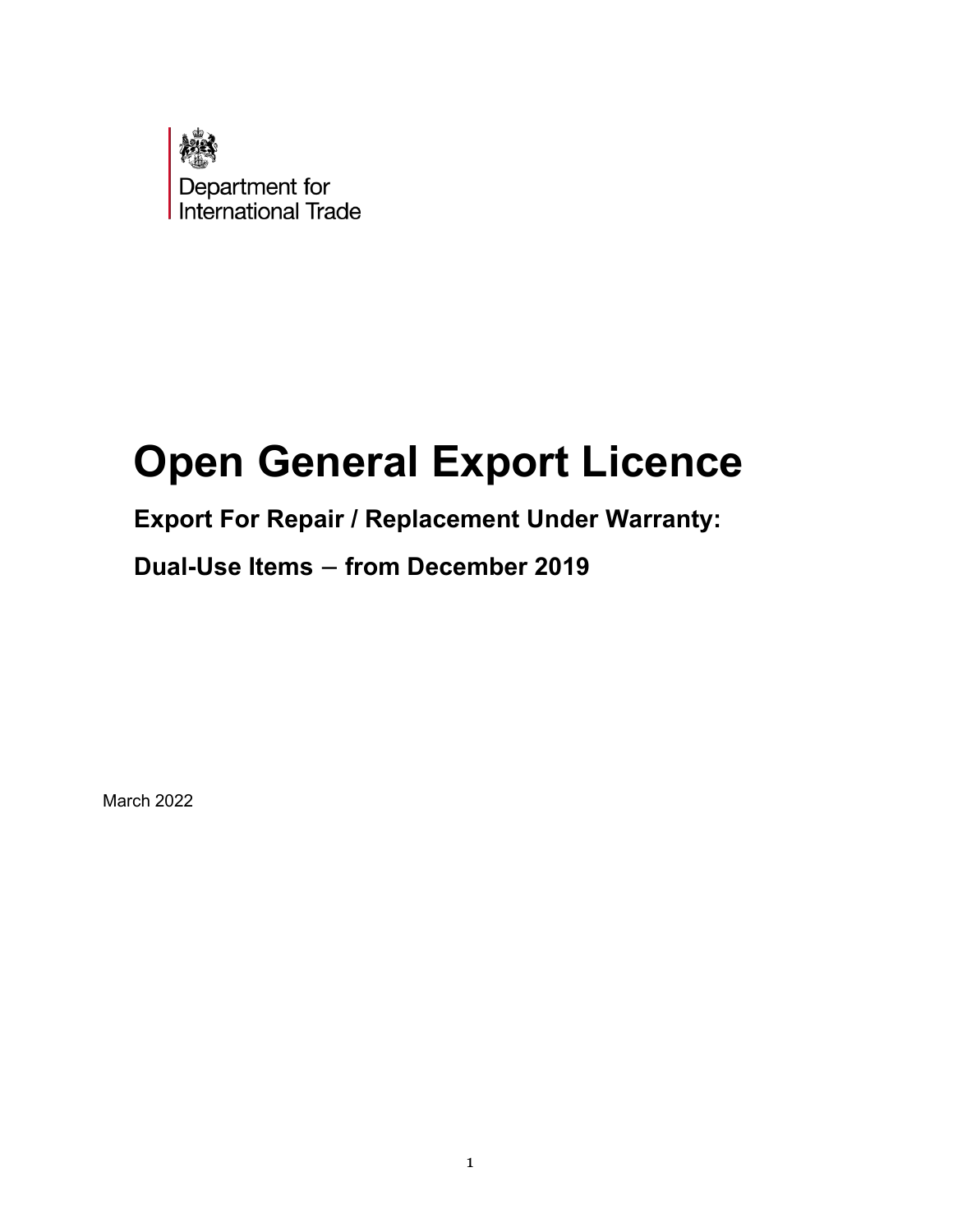### **Open General Export Licence (Export for Repair/Replacement Under Warranty: Dual-Use Items – from December 2019)** dated 09 March 2022, granted

by the Secretary of State

The Secretary of State hereby grants the following Open General Export Licence under article  $26(4)$  of the Export Control Order 2008 (S.I. 2008/3231, as amended) and,

- (a) In relation to England and Wales and Scotland, Article 9(2) and (4) of Retained Council Regulation (EC) No 428/2009 of 5 May 2009 setting up a Community regime for the control of exports, transfer, brokering and transit of dual-use items (EUR 2009/428, as amended).
- (b) in relation to Northern Ireland, Article 12(1) and (6) of Regulation (EU) 2021/821 of 20 May 2021 setting up a Union regime for the control of exports, brokering, technical assistance, transit and transfer of dual-use items (OJ L 206, 11.6.2021, p. 1–461) as it has effect by virtue of the Protocol on Ireland/Northern Ireland in the UK-EU Withdrawal Agreement.

In this licence where there is reference to "the Regulation", in respect of items located in England, Wales or Scotland it means (a) above and in respect of items located in Northern Ireland it means (b) above.

#### *Licence*

- 1. Subject to the following provisions of this licence, any items specified in Part A of Schedule 1 hereto, other than any specified in Part B of that Schedule, may be subsequently exported from the United Kingdom by any person established in the United Kingdom, to any destination except a destination in a country specified in Schedule 2 provided the item is being exported for:
	- (1) the purposes of repair, and are to be returned to the United Kingdom after such repair, or for replacement under warranty; or
	- (2) being returned as unwanted goods; and
	- (3) delivery to the manufacturer, or the person who first supplied them other than for re-sale ("original supplier"); and
	- (4) delivery to the country from which they were imported into the United Kingdom.

#### *Exclusions*

- 2. This licence does not authorise the export of items:
	- (1) if the exporter has been informed by the Secretary of State that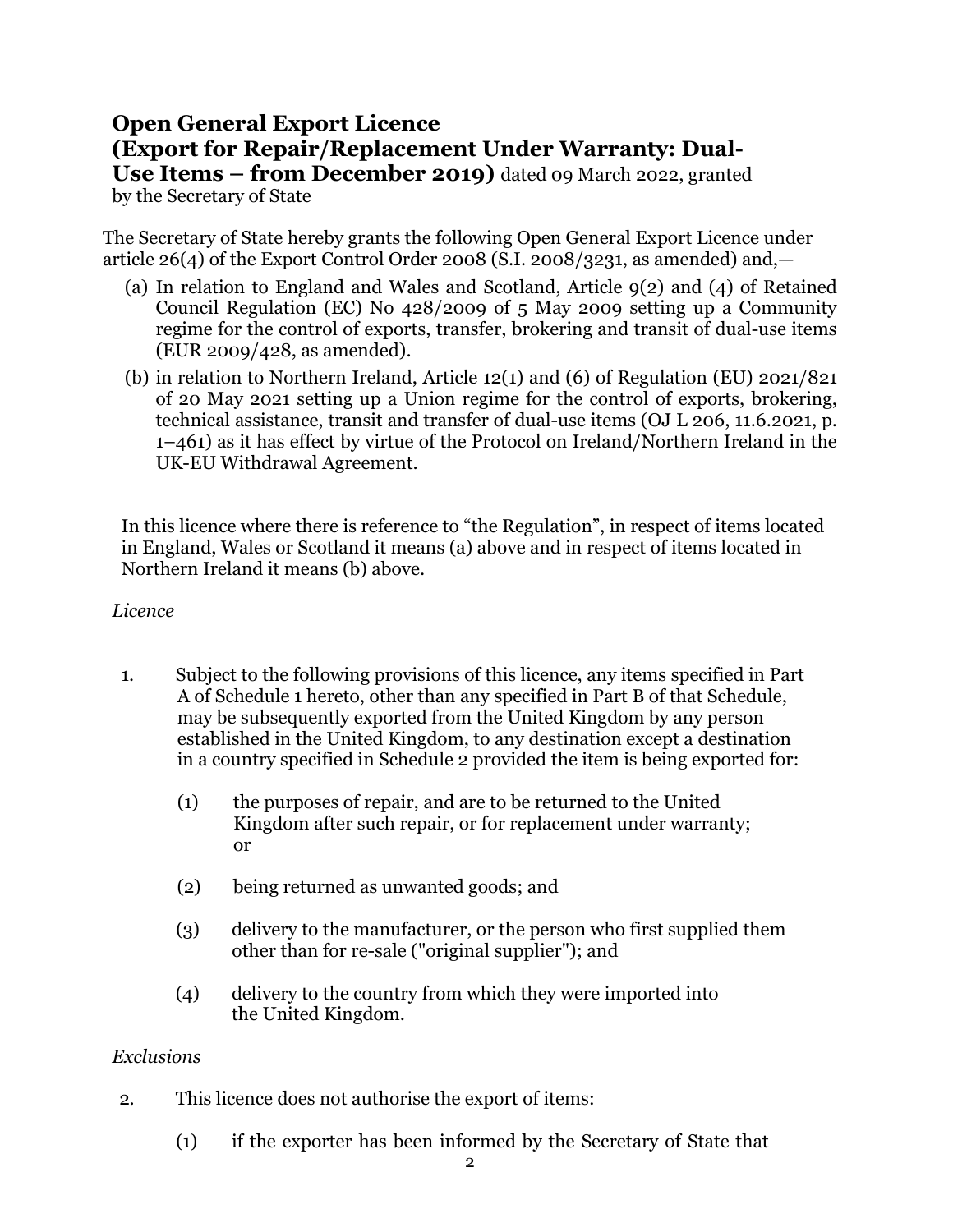they are or may be intended, in their entirety or in part;

- (a) for use in connection with the development, production, handling, operation, maintenance, storage, detection, identification or dissemination of chemical, biological or nuclear weapons, or other nuclear explosive devices or the development, production, maintenance or storage of missiles capable of delivering such weapons,
- (b) for a military end use and the purchasing country or country of destination is subject to an arms embargo imposed through its listing as an embargoed destination in Part 1 or 2 of Schedule 4 to the Export Control Order 2008 as amended from time to time, or by a decision of the OSCE or an arms embargo imposed by a binding resolution of the Security Council of the United Nations, and additionally in the case of goods being exported from NI an arms embargo imposed by a decision or a common position adopted by the Council of the European Union', or
- (c) for use as parts or components of military items listed in Schedule 2 to the Export Control Order 2008 that have been exported from the United Kingdom without authorisation or in violation of an authorisation.
- (2) if the exporter is aware that the items in question are intended, in their entirety or in part, for any of the uses referred to in subparagraph (1);
- (3) if the exporter has grounds for suspecting that the items in question are or may be intended, in their entirety or in part, for any of the uses referred to in sub-paragraph (1)(a), unless the exporter has made all reasonable enquiries as to their proposed use and is satisfied that the items will not be so used;
- (4) to a destination within a Customs Free Zone; or
- (5) if their export is controlled by virtue of any entry in Annex I to the Regulation not specified in Schedule 1; or
- (6) where the exporter has, at the time of export, been served with a notice which suspends or revokes their ability to use this licence pursuant to article 32(1) of the Order, unless the period of suspension or revocation has expired; or
- (7) if the exporter has been informed by a competent authority, or is otherwise aware, that the goods or technology has been classified by the Ministry of Defence as OFFICIAL-SENSITIVE or above (including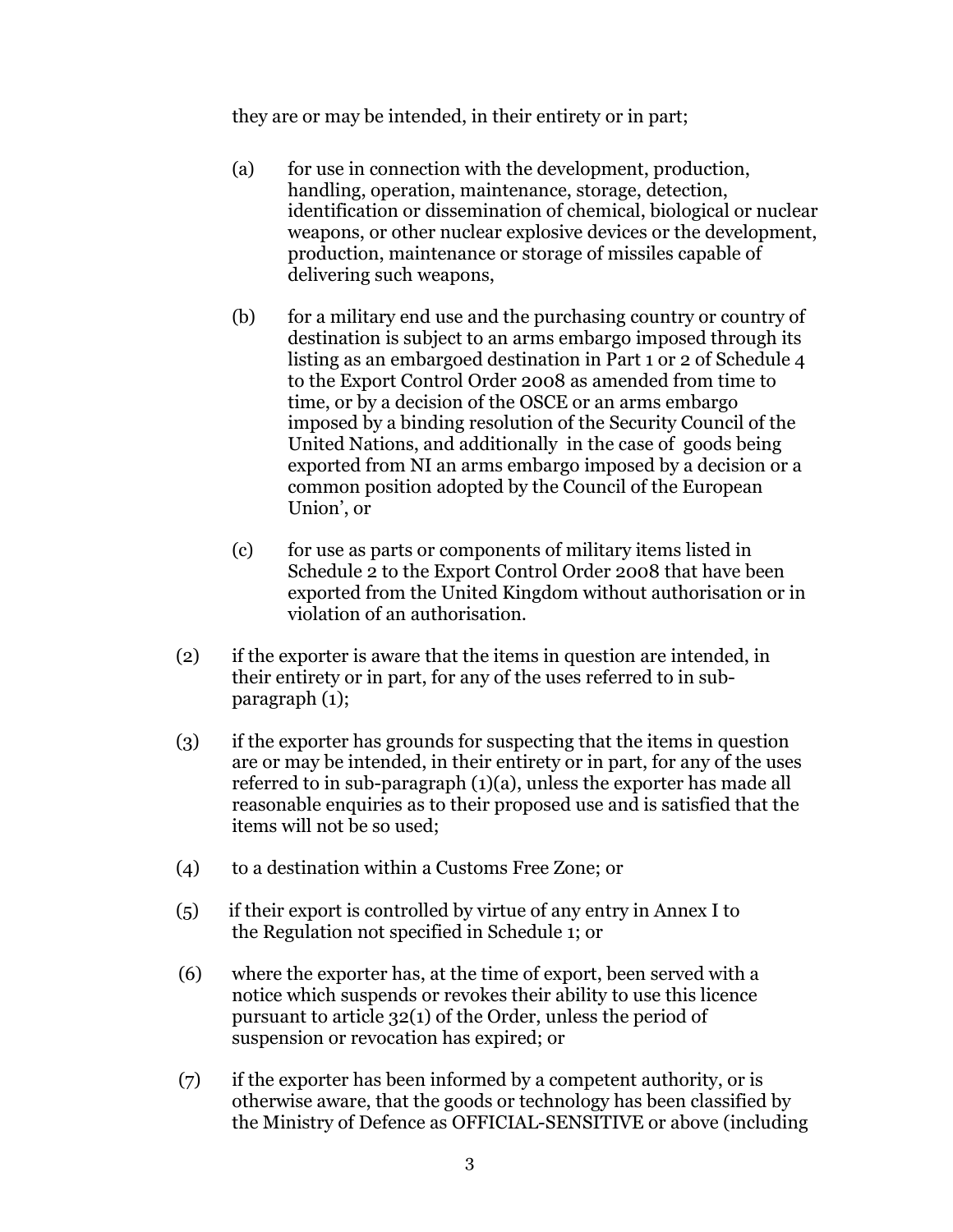UK material classified RESTRICTED or above, graded prior to 2nd April 2014, and internationally security classified material), **unless:**

- a. The proposed export has been approved by the Ministry of Defence under MOD Form 680 and a written letter of clearance has been issued, and
	- (i). the clearance is not time expired at the time the export takes place, and
	- (ii). the goods are identical to those for which the clearance was given,

#### **or**

- b. if the proposed export is in support of any sub-contracting or collaboration activity that directly contributes towards a United Kingdom Government defence contract, where the approval has been provided by:
	- (i). the Ministry of Defence under 'F1686' (Application to subcontract or collaborate with an overseas contractor on work involving OFFICIAL-SENSITIVE and above classified information) as identified in the Security Policy Framework issued by the Cabinet Office (and included in the UK Government OFFICIAL-SENSITIVE Security Conditions), **or**
	- (ii). the Ministry of Defence Contracting Authority under a letter delegating authority up to an OFFICIAL-SENSITIVE level to an identified company Security Controller to approve the export, **or**
	- (iii). any written letter of approval as identified in any applicable Project Security Instructions (PSI) approved by collaborating partner nations' governments.

#### **and**

- c. for all goods classified CONFIDENTIAL, for material classified by the UK prior to 2nd April 2014, or internationally security classified CONFIDENTIAL-equivalent material, or SECRET or above, the exporter has a current written Security Transportation Plan that has been approved in a written letter of clearance issued by the MOD Defence Equipment and Support (DE&S) Principal Security Advisor.
- (8) In the case of intangible technology transfers it is prohibited to export technology classified OFFICIAL-SENSITIVE or above (including UK material classified RESTRICTED or above, graded prior to 2nd April 2014, and internationally security classified material) **unless:**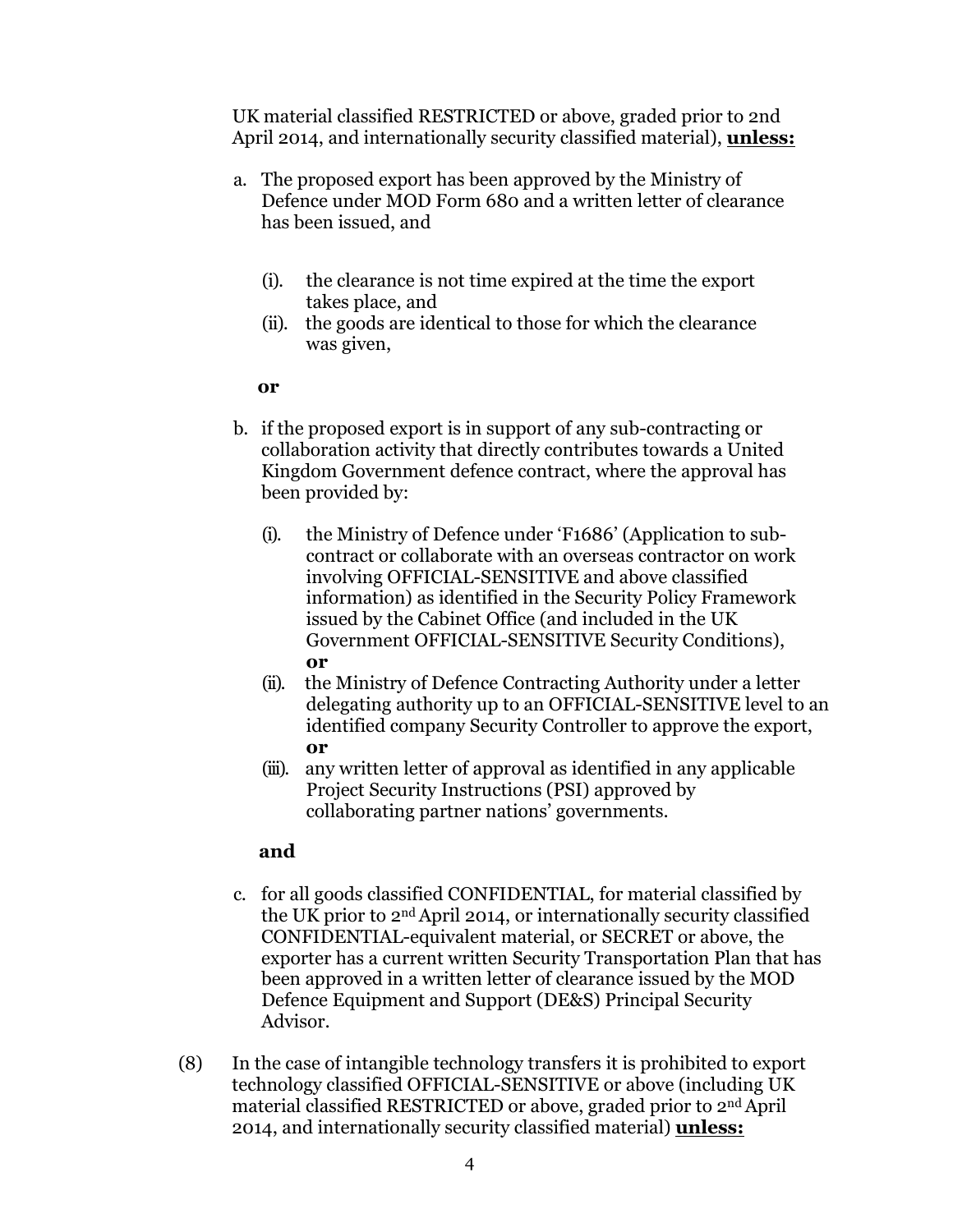a. the method of transmission is protected by encryption appropriate to the classification of the data,

#### **and**

b. the exporter holds any necessary clearance from a government accreditation authority which can be produced to the Compliance Officer.

#### *Conditions and Requirements*

- 3. The authorisation in paragraph 1 is subject to the following conditions:
	- (1) on exportation of any items pursuant to this licence, the exporter shall produce to an officer of HM Border Force, if so requested, documentary evidence that the items are being exported to the manufacturer or original supplier for repair and return to the United Kingdom, replacement under warranty or as unwanted goods;
	- (2) except in the case of an export of technology by telephone, fax or other electronic media, official and commercial export documentation accompanying the items shall include a note stating either:
		- (a) "These items are being exported under the OGEL (Export for Repair/Replacement under Warranty: Dual-Use Items – from December 2019)"; or
		- (b) the SPIRE reference (in the form 'GBOGE 20XX/XXXXX') of the exporter's registration in respect of this licence,

which shall be presented to an officer of HM Border Force if so requested;

(3) where the exporter has received a warning letter sent on behalf of the Secretary of State which identifies failure to comply with this licence or a provision of applicable export control legislation, the exporter shall take such steps as are identified in that warning letter (within the timescale stated) in order to restore compliance with the licence. Without prejudice to article 34 of the Order, failure to comply with this condition may result in this licence being revoked or suspended until the exporter can show compliance to the satisfaction of the Department for International Trade (DIT). The exporter will be notified in writing of any such suspension or revocation and the initial period of such suspension or revocation. Where at the end of this initial period, the exporter has not shown compliance to DIT's satisfaction, the period of suspension or revocation may be extended. The exporter will be notified of such an extension in writing.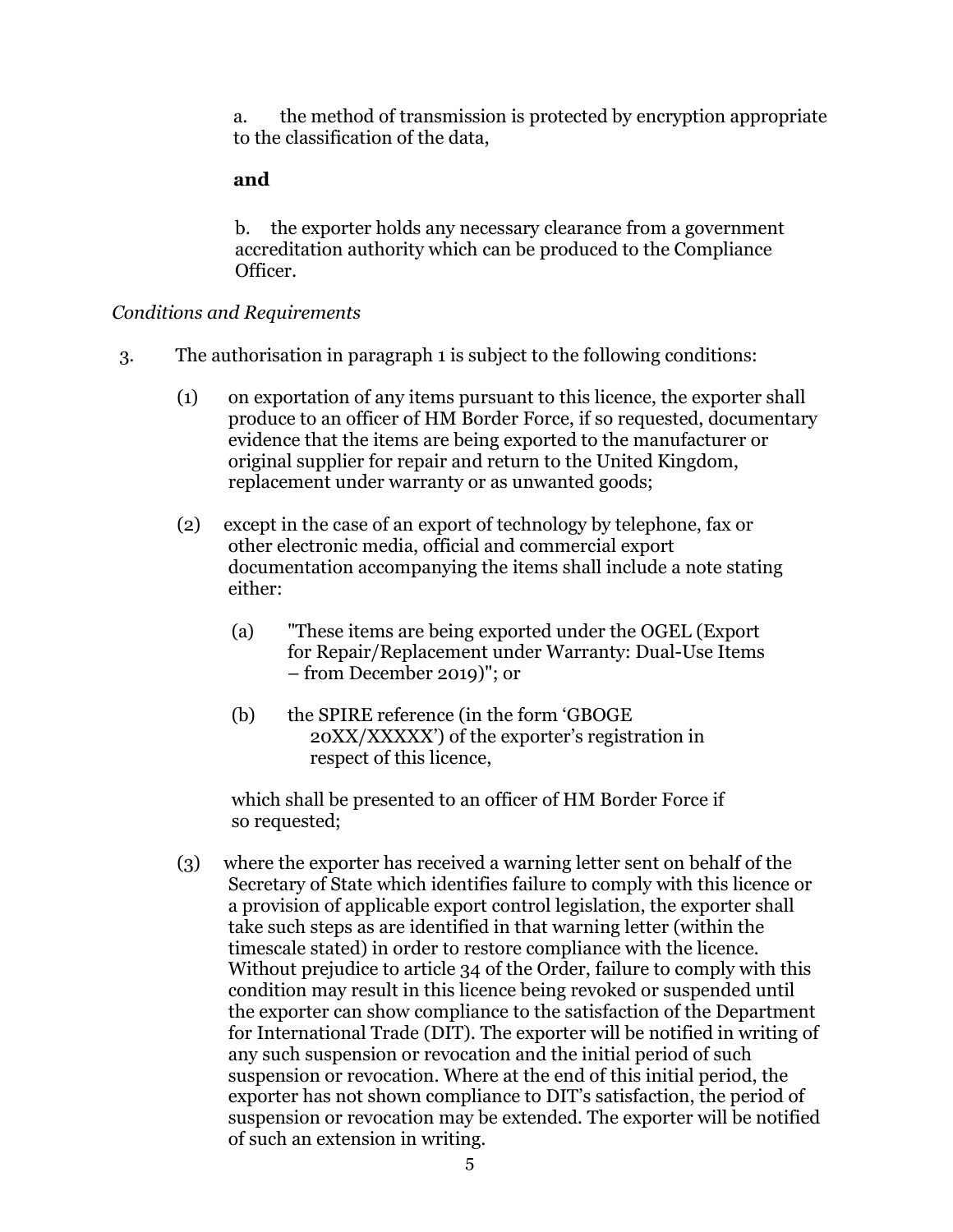- (4) the Secretary of State has the power to vary or withdraw export licences at any time. If you do not use this licence within any 24-month period for an export allowed by this licence, your entitlement to use it will **automatically run out** at the end of that 24-month period and your registration details will be removed from SPIRE. However, you can register for this licence again if you want to use it after your registration has ended.
- (5) you **must** update the 'Open licensing returns' within SPIRE, for **all**  exports or trade carried out within each calendar year. You **must** update the returns by the last day of the following January at the latest (for example, you would need to update the January to December returns by the end of the following January) and include **all** the information required. You do **not** have to report on technology transfers.
- (6) in respect of the export of goods under this Open General Export Licence, the exporter shall maintain the following records:
	- (a) any MOD Form 680, F1686 or Security Transportation Plan clearance letters, MOD Contracting Authority letter, or proof of PSI clearance referred to in  $2(7)$  to  $2(8)$  above;

and any such records shall be maintained for at least four years after the date of the relevant export and the exporter shall permit the records to be inspected and copied by any person authorised by the Secretary of State.

#### *Registration*

4. An exporter who exports items under the authority of this Licence must, before the first occasion he/she makes use of the licence, provide details to the Secretary of State of his/her name and the address where copies of the records referred to in article 29 of the Order may be inspected.

#### *Prohibitions not affected by this Licence*

5. Nothing in this licence affect any prohibition or restriction on the export of any items other than under the Regulation or the Order, and this licence does not confer any licence or permission under, or for the purposes of, any enactment other than the Regulation and the Order.

#### *Interpretation*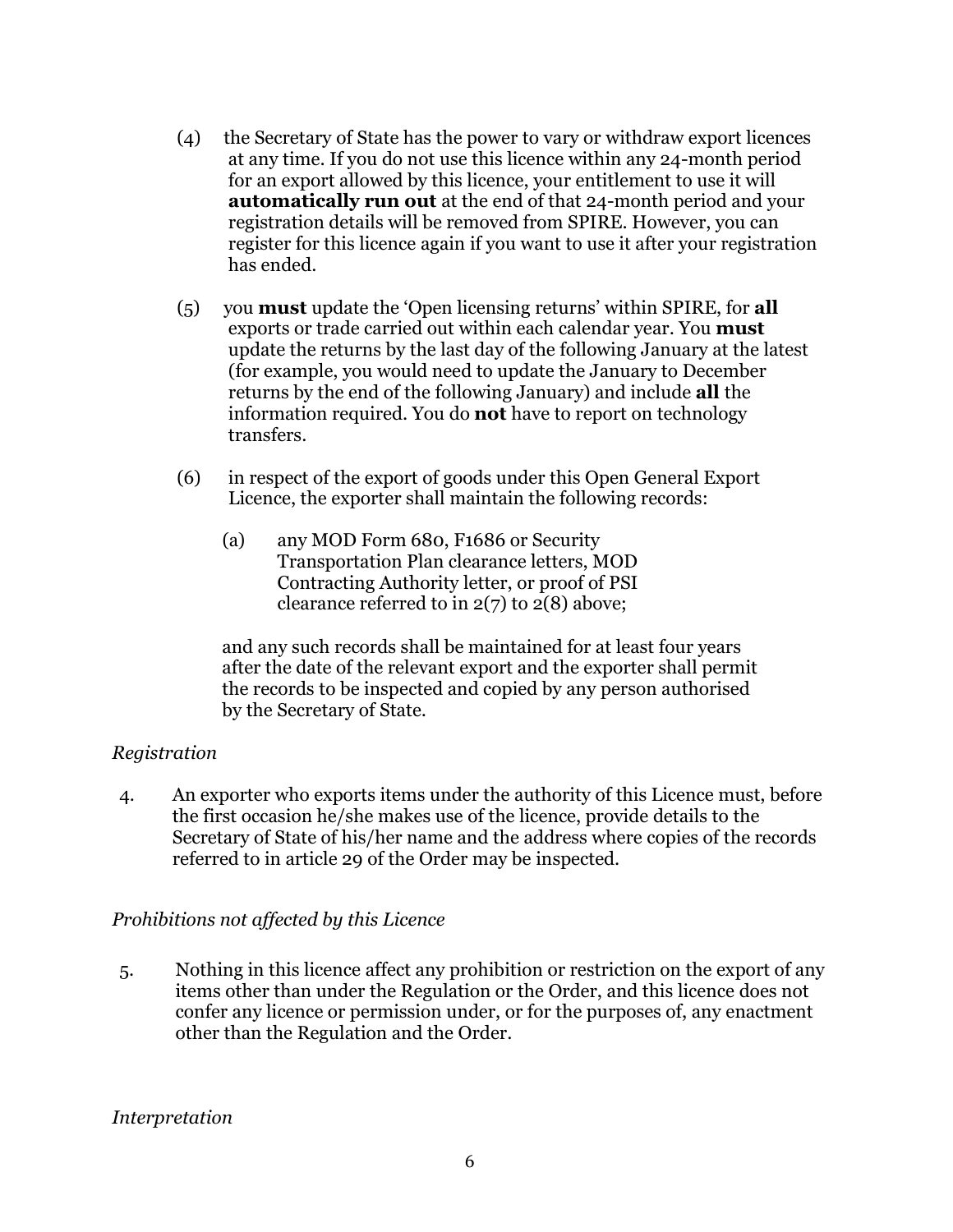- 6. For the purpose of this licence:
	- (1) "Customs Free Zone" means a part of the territory of a country where any goods introduced are generally regarded, insofar as import duties and taxes are concerned, as being outside the customs territory of that country, and are not subject to the customs controls that would otherwise apply;
	- (2) "entry" includes part of an entry;
	- (3) "repair" means making good any remediable defects, and work of maintenance or restoration. This may involve coincidental improvement upon the original goods, for example resulting from the use of modern replacement components or from use of a later standard for reliability or safety reasons. It may also involve improvements of a purely cosmetic nature for example paint work.
	- (4) unless the context otherwise requires, any other expression used in this licence has the same meaning as in the Regulation or the Order as appropriate.
	- (5) "MOD Form 680" is the means by which the Government assesses proposals by companies to release classified information or goods to foreign entities. A MOD Form 680 approval is not an approval to use an Open General Export Licence; it is a separate security requirement;
	- (6) "F1686" is the means by which exporters can obtain clearance to sub contract or collaborate classified aspects on projects with overseas companies. F1686 approval is not an approval to use an Open General Export Licence; it is a separate security requirement. An approved F1686 can be considered a written letter of clearance from MOD.

#### *Entry into Force*

- 7. This Licence comes into force on 09 March 2022.
- 8. The Open General Export Licence (Export For Repair/Replacement under Warranty: Dual-Use Goods – from December 2019) dated 18 August 2021is hereby revoked

#### *An Official of the Department for International Trade, authorised to act on behalf of the Secretary of State*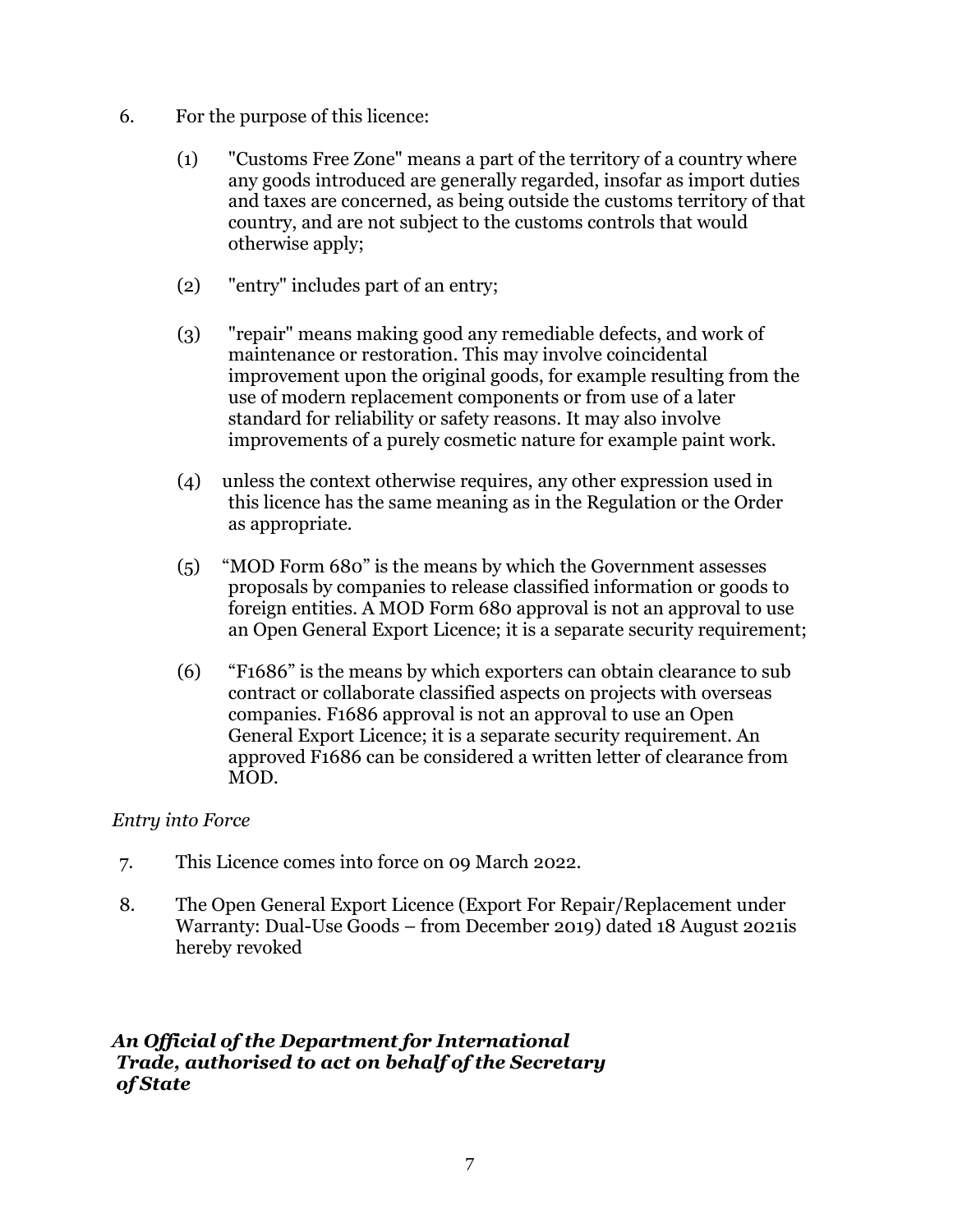#### **SCHEDULE 1 ITEMS CONCERNED**

#### **PART A**

Items specified in any entry in Annex I to the Regulation or Schedule 3 of the Order.

#### **PART B**

Items specified in any of the following entries in Annex I to the Regulation:

All entries in Category 0 1A004.d 1A006 1A007 1A008 1A102 1B226 1B231 1B233 1B234 1B235 1C001 1C012 1C101 1C233 1C235 1C239 1C350.66 to 1C350.89 1C351 1C352 1C353 1C354 1D003 1D103 1E001 1E002.g 1E101 1E102 1E201 2B352.h 2B352.i 2D003 3A001.a.13 3A001.b.3.f 3A001.b.10 3A001.b.12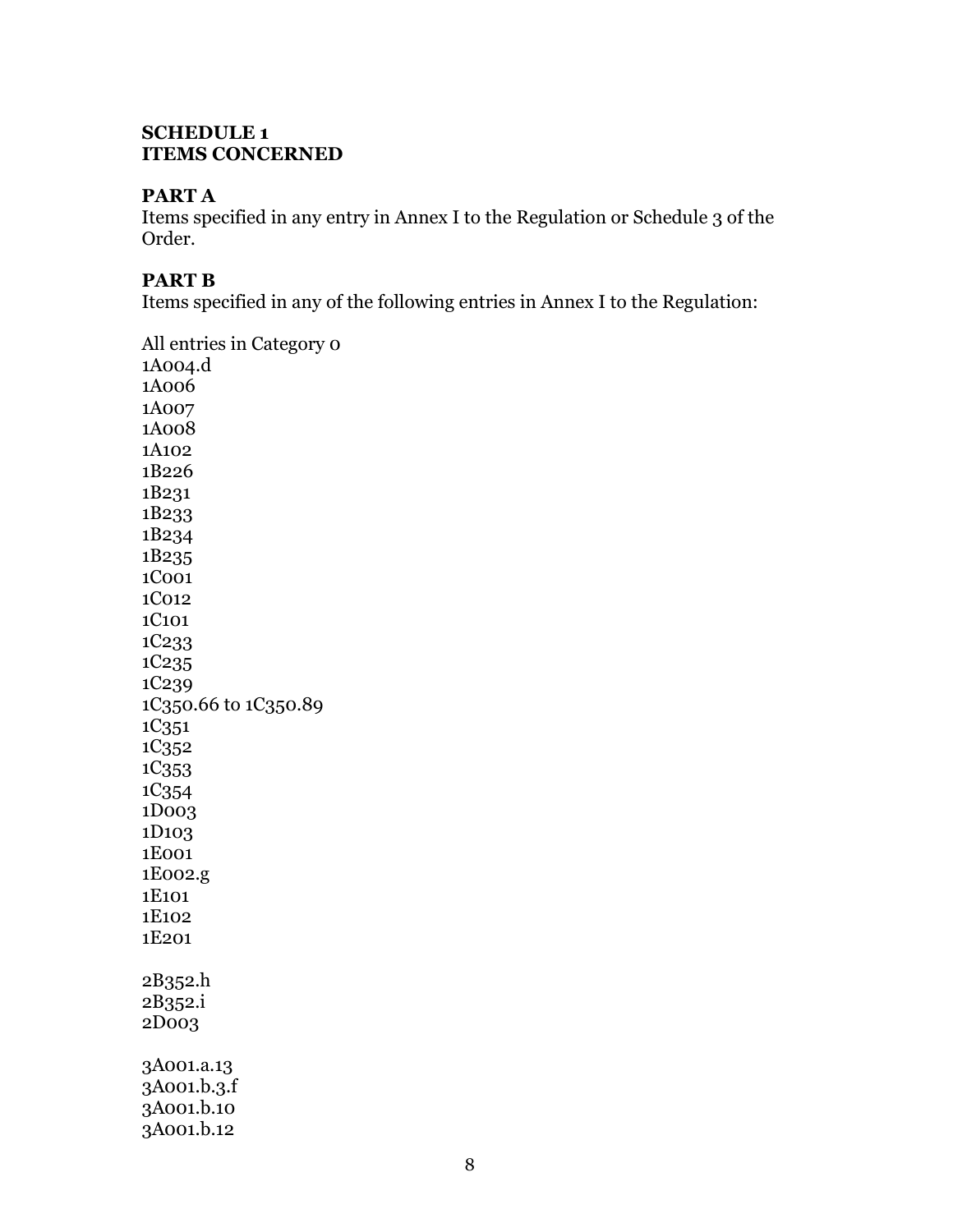| 3A001.h               |                                                                  |
|-----------------------|------------------------------------------------------------------|
| 3A001.i.              |                                                                  |
| 3A002.d.5             |                                                                  |
| 3A002.g.1             |                                                                  |
| 3A201                 |                                                                  |
| 3A228                 |                                                                  |
| 3A231                 |                                                                  |
| 3A232                 |                                                                  |
| 3A234                 |                                                                  |
| 3B001.j.              |                                                                  |
| 3Coo <sub>5</sub> .b. |                                                                  |
| 3D005                 |                                                                  |
| 3D225                 |                                                                  |
| 3E004                 |                                                                  |
| 3E201                 |                                                                  |
| 3E <sub>225</sub>     |                                                                  |
|                       |                                                                  |
| 4A005                 |                                                                  |
| 4D <sub>004</sub>     |                                                                  |
| 4E001c                |                                                                  |
|                       |                                                                  |
| 5A001.h               |                                                                  |
| 5A001.j<br>5D001.e.   |                                                                  |
| 5E001.a.              | only technology for the development, production, or use of goods |
|                       | specified in 5D001.e.                                            |
| 5E001.c.6             |                                                                  |
| 5E001.d               |                                                                  |
| 5E001.e               |                                                                  |
| 5A004                 |                                                                  |
| 5D002.c.3.            |                                                                  |
| 5E002                 | only technology for the development, production, or use of       |
|                       | goods specified in 5A004 or 5D002.c.3.                           |
| 6A001.a.1.a           |                                                                  |
| 6A001.a.1.b           |                                                                  |
| 6A001.a.2.a.1         |                                                                  |
| 6A001.a.2.a.2         |                                                                  |
| 6A001.a.2.a.3.        |                                                                  |
| 6A001.a.2.a.5         |                                                                  |
| 6A001.a.2.a.6         |                                                                  |
| 6A001.a.2.b           |                                                                  |
| 6A001.a.2.c.          |                                                                  |
| 6A001.a.2.e.          |                                                                  |
| 6A001.a.2.f           |                                                                  |
| 6A001.a.2.g.          |                                                                  |
| 6A002.f.              |                                                                  |
| 6A005.b.4.a           |                                                                  |
| 6A005.b.5.a           |                                                                  |
| 6A005.b.6.a           |                                                                  |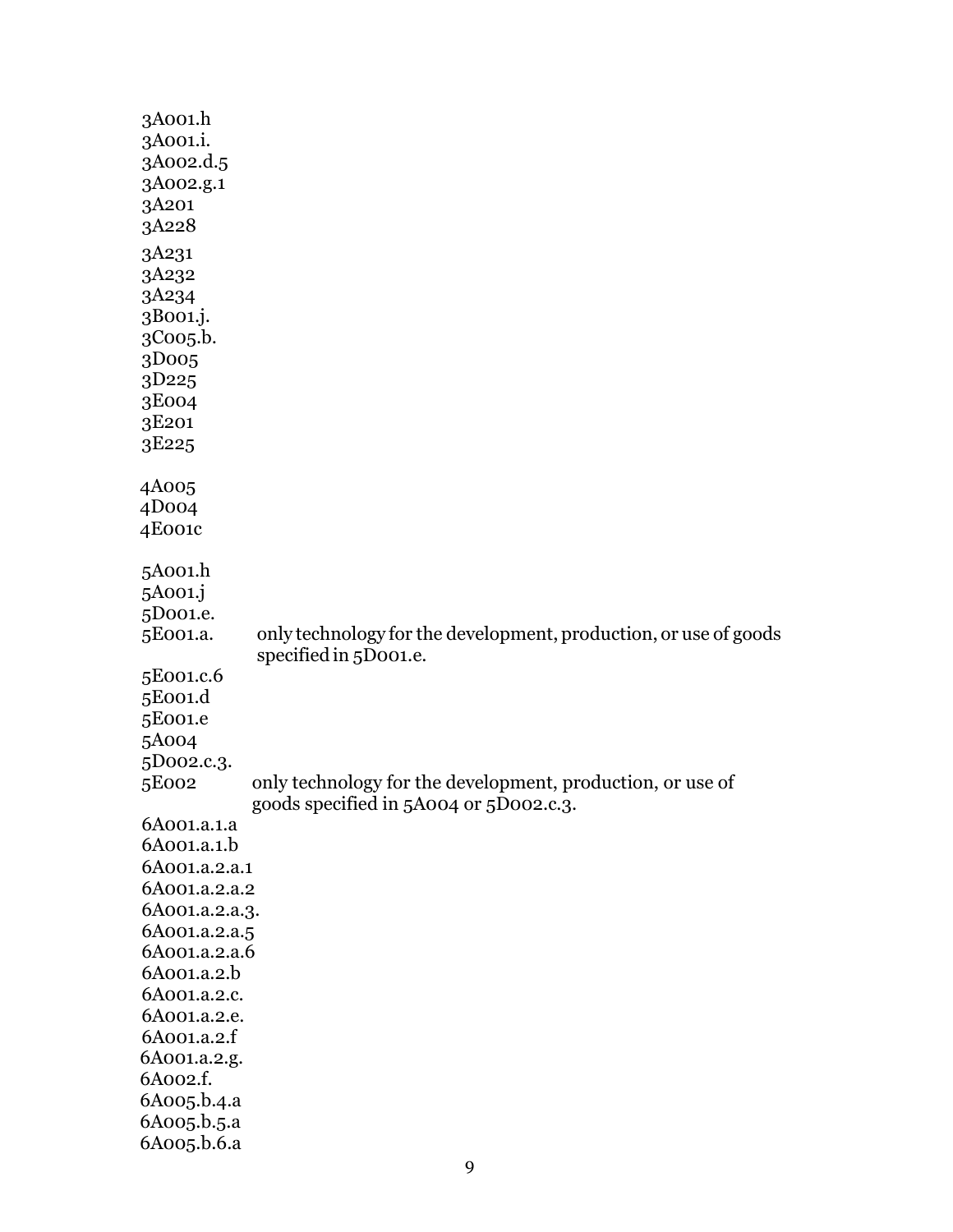| 6A005.e.3          |                                                               |
|--------------------|---------------------------------------------------------------|
| 6A005.g            |                                                               |
| 6A008.j.3          |                                                               |
| 6A203              |                                                               |
| 6A225              |                                                               |
| 6A226              |                                                               |
| 6B002              |                                                               |
| 6B008              |                                                               |
| 6B108              |                                                               |
| $6$ Coo $4.b$      |                                                               |
| 6C004.c            |                                                               |
| 6Doo3.a            |                                                               |
| 6D003.c            |                                                               |
| 6D003.d6D203       |                                                               |
| 6E <sub>201</sub>  |                                                               |
| 6E <sub>20</sub> 3 |                                                               |
|                    |                                                               |
| 7E004.b.7          |                                                               |
| 7E004.b.8          |                                                               |
| 7A117              |                                                               |
| 7B001              | Test, calibration or alignment equipment specially designed   |
|                    | for equipment specified in 7A117.                             |
|                    |                                                               |
| 7B003              | Equipment specially designed for the production of            |
|                    | equipment specified in 7A117.                                 |
|                    |                                                               |
| 7B <sub>10</sub> 3 | Production facilities specially designed for equipment        |
|                    | specified in 7A117.                                           |
|                    |                                                               |
| 7D005              |                                                               |
| 7D <sub>101</sub>  | Software specially designed for the use of equipment          |
|                    | specified in 7B003 or 7B103.                                  |
|                    |                                                               |
| 7E001              | Technology for the development of equipment or                |
|                    | software specified in 7A117, 7B003, 7B103, 7D005 or           |
|                    | 7D <sub>101</sub> .                                           |
|                    |                                                               |
| 7E001              | Technology for the production of software specified in 7D005. |
|                    |                                                               |
| 7E002              | Technology for the production of equipment specified in       |
| 7A117,             |                                                               |
|                    | 7B003 and 7B103.                                              |
|                    |                                                               |
| 7E <sub>101</sub>  | Technology for the use of equipment specified in 7A117,       |
|                    | 7B003, 7B103 and 7D101.                                       |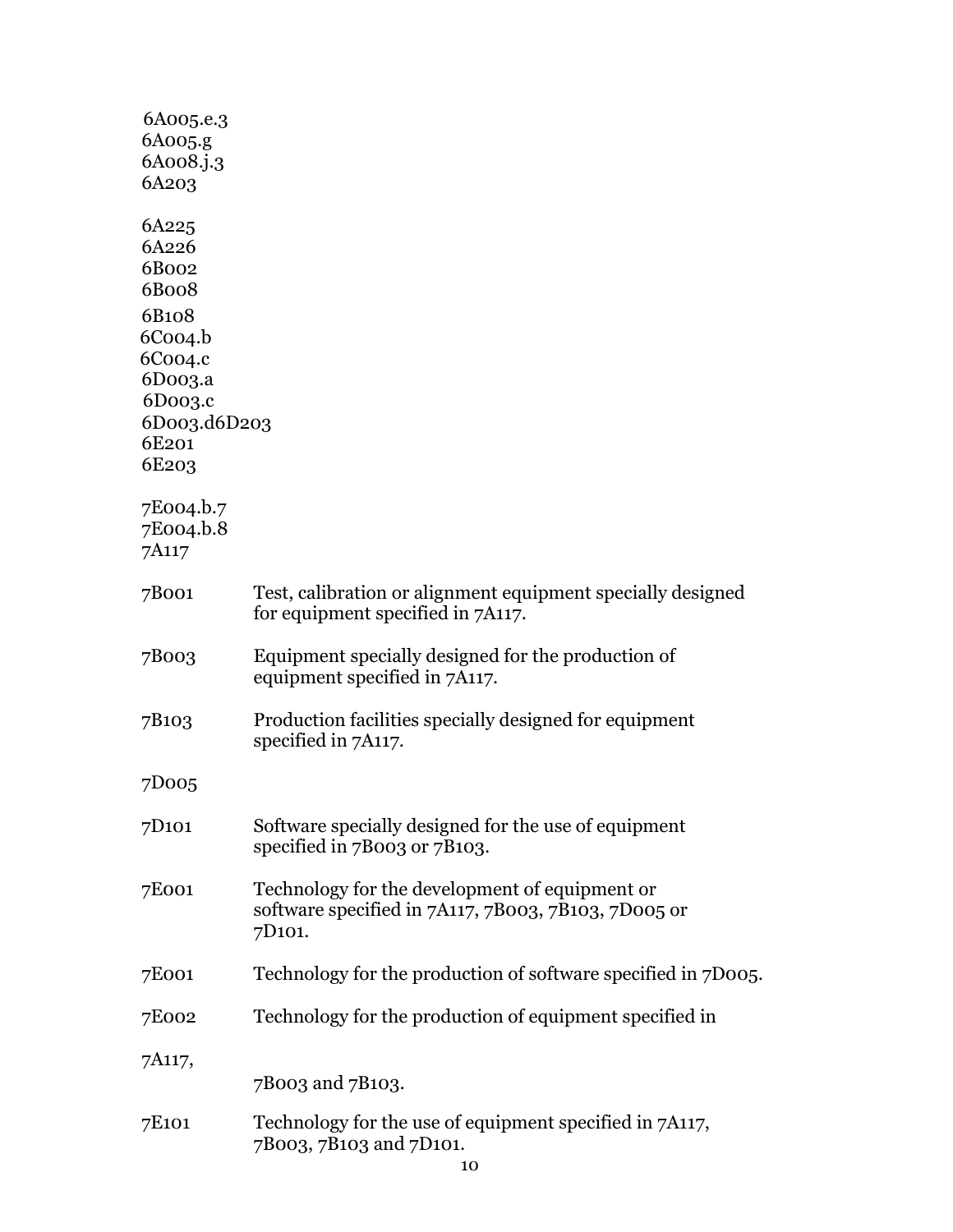| 7E104                                                           |                                                                                                                                                                                                                                                |
|-----------------------------------------------------------------|------------------------------------------------------------------------------------------------------------------------------------------------------------------------------------------------------------------------------------------------|
| 8A002.0.3<br>8A002.p<br>8A002.r<br>8Do <sub>02</sub><br>8E002.a |                                                                                                                                                                                                                                                |
| 9A004<br>9A005                                                  |                                                                                                                                                                                                                                                |
| 9A007.a<br>9A008.d<br>9A009.a<br>9A104<br>9A105.a<br>9A106.c    |                                                                                                                                                                                                                                                |
| 9A108.c<br>9A116<br>9A117<br>9A119                              |                                                                                                                                                                                                                                                |
| 9B001.c<br>9B115                                                | Specially designed production equipment and production<br>facilities for the systems, sub-systems and components<br>specified in 9A005, 9A007.a., 9A008.d., 9A105.a.,<br>9A106.c., 9A108.c., 9A116 and 9A119.                                  |
| 9B116                                                           | Specially designed production facilities for the systems, sub-<br>systems and components specified in 9A004, 9A005,<br>9A007.a., 9A008.d., 9A104, 9A105.a., 9A106.c., 9A108.c.,<br>9A116 and<br>9A119.                                         |
| 9D004.c                                                         | Software specially designed to control directional-<br>solidification or single-crystal material growth in<br>equipment specified by 9B001.c                                                                                                   |
| 9D005                                                           |                                                                                                                                                                                                                                                |
| 9D101                                                           | Software specially designed for the use of items specified in 9B116.<br>9E001 Technology for the development of equipment or<br>software specified in 9A004, 9A005, 9A007.a., 9A008.d.,<br>9B001.c., 9B115, 9B116, 9D004.c., 9D005. and 9D101. |
| 9E002                                                           | Technology for the production of equipment specified in<br>9A004, 9A005, 9A007.a., 9A008.d., 9B001.c., 9B115 and<br>9B116.                                                                                                                     |
| 9E003.j                                                         |                                                                                                                                                                                                                                                |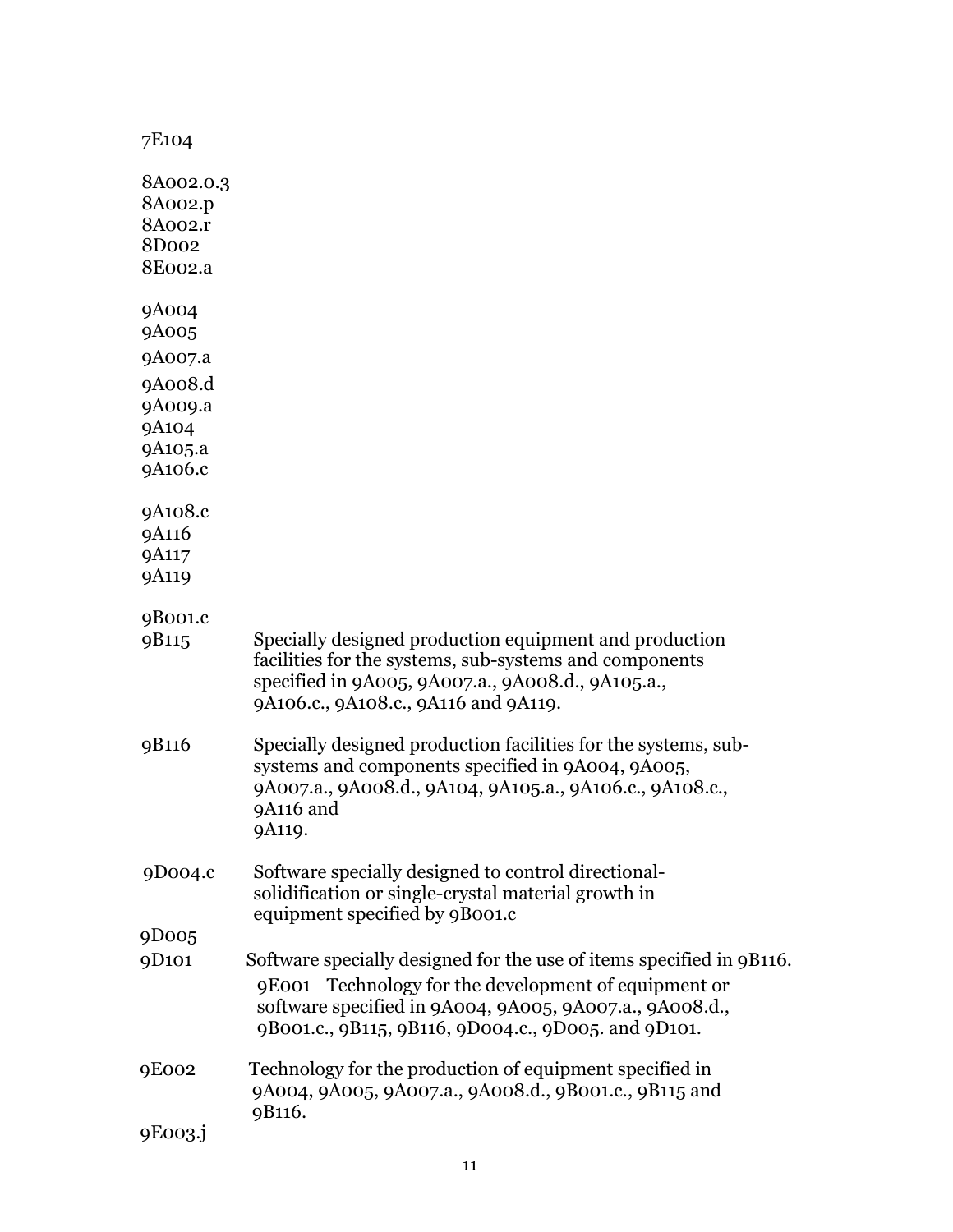- 9E101 Technology for the development or production of equipment specified in 9A104, 9A105.a., 9A106.c., 9A108.c., 9A116 or 9A119.
- 9E102 Technology for the use of items specified in 9A004, 9A005, 9A007.a., 9A008.d., 9A104, 9A105.a., 9A106.c., 9A108.c., 9A116, 9A119, 9B001.c., 9B115, 9B116 or 9D101.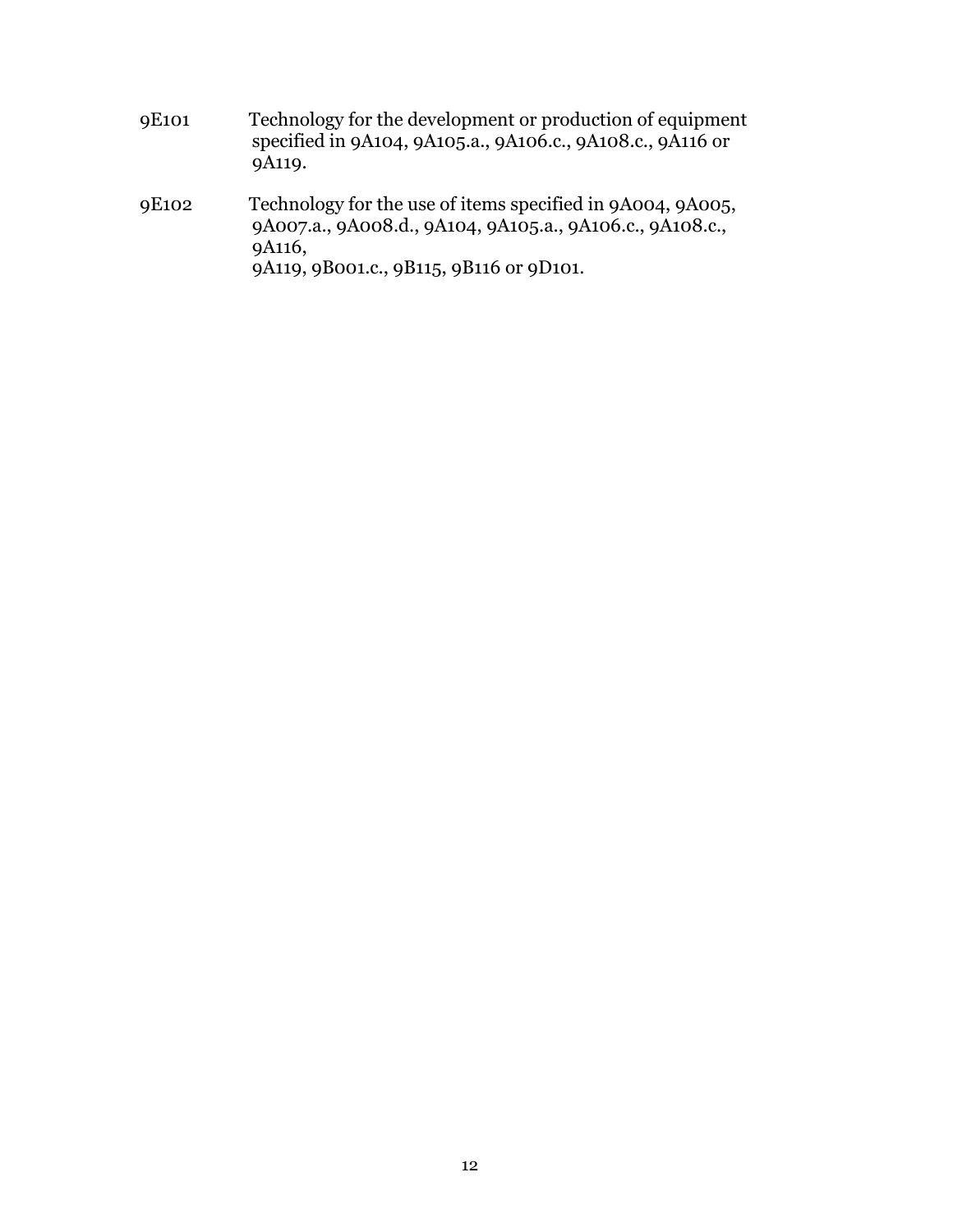#### **SCHEDULE 2 DESTINATIONSCONCERNED**

#### **This export authorisation is valid for exports to the following destinations:**

#### *All destinations other than in:*

- Afghanistan, Angola, Australia, Bahrain, Belarus, Burma, Canada, Egypt, Iran, Iraq, Japan, Jordan, Kuwait, Libya, New Zealand, North Korea, Norway, Pakistan, Russia, Saudi Arabia, Sri Lanka, Sudan, Switzerland, Syria, United Arab Emirates, USA, and Venezuela.
- European Union Member States as follows: Austria, Belgium, Bulgaria, Croatia, Cyprus, Czech Republic, Denmark, Estonia, Finland, France, Germany, Greece, Hungary, Ireland, Italy, Latvia, Lithuania, Luxembourg, Malta, Netherlands, Poland, Portugal, Romania, Slovakia, Slovenia, Spain, Sweden.

#### **NOTE 1:**

For exports from England, Wales or Scotland the Open General Export Licence (export of dual-use items to EU member states) permits exports of the items on this licence to EU member States and The Channel Islands.

For exports from Northern Ireland an export licence is NOT required for dual-use goods being exported to EU destinations BUT you must state on export documents that your items require a licence if exported outside the EU and you must keep records (as specified in Articles 22(8) and 22 (10) of the EU Dual Use Regulation).

#### **NOTE 2:**

Exports of items from England, Wales or Scotland covered by this licence may be made under the authority of the General Export Authorisation (GEA 001), subject to certain conditions and restrictions, to the following destinations:

Australia, Canada, Japan, New Zealand, Norway, Switzerland (including Liechtenstein), USA.

Exports of items from Northern Ireland covered by this licence may be made under the authority of the European Union General Export Authorisation (EU GEA 001), subject to certain conditions and restrictions, to the following destinations:

Australia, Canada, Japan, New Zealand, Norway, Switzerland (including Liechtenstein), USA, United Kingdom.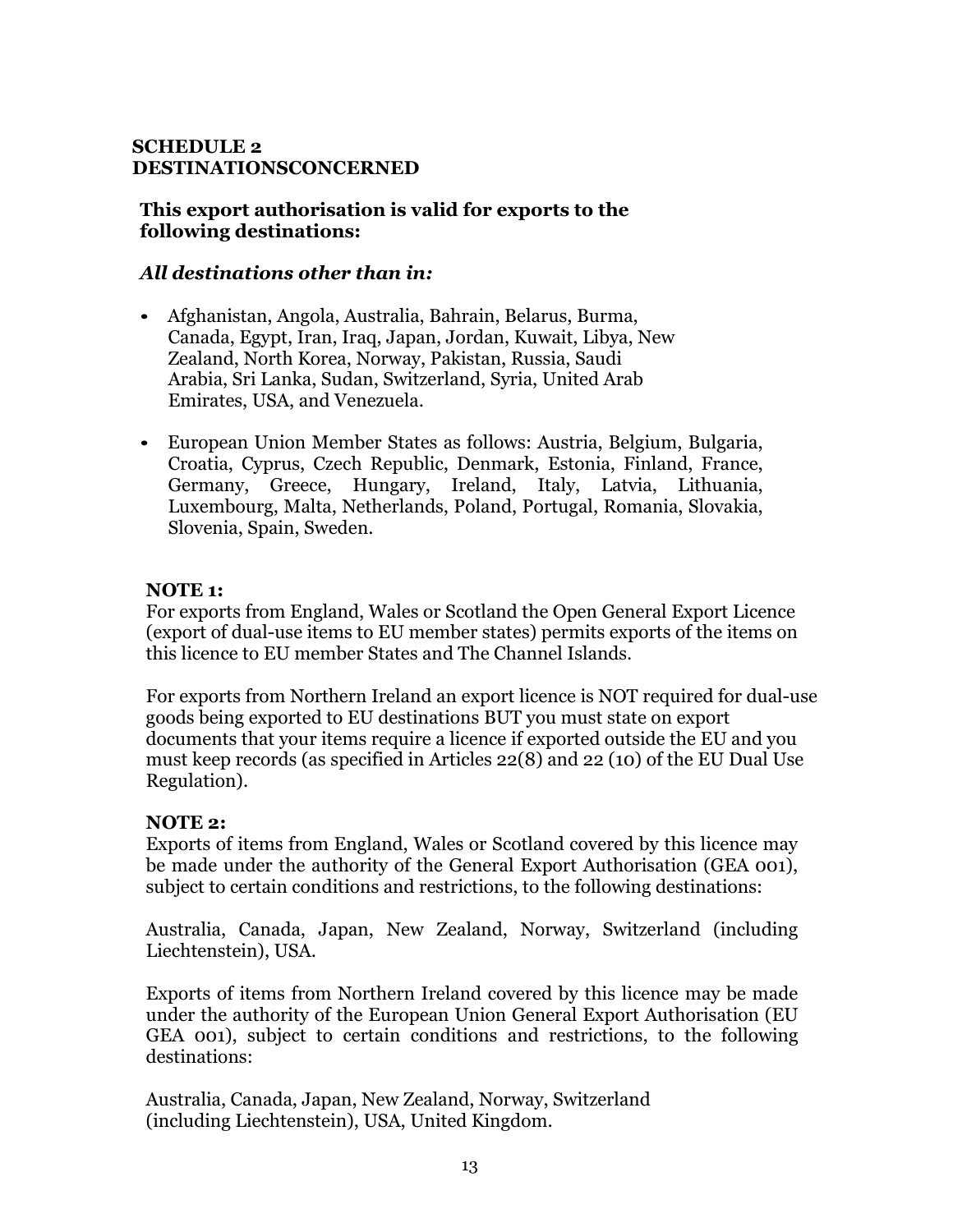#### **EXPLANATORY NOTE**

(This note is not part of the licence)

- 1. This Open General Export Licence has been revised to remove Belarus as a permitted destination.
- 2. This Open General Export Licence permits, without further authority but subject to certain conditions, the export from the United Kingdom where the exporter is established in the United Kingdom, to any destination other than one listed in Schedule 2 to the licence of items specified in Part A of Schedule 1 to the licence, other than those specified in Part B of that Schedule, which are being exported from the United Kingdom for the purposes of repair and return to the United Kingdom, replacement under warranty or as unwanted goods.
- 3. If the goods are exported under this licence and subsequently found to be beyond repair, the repairer shall issue an unequivocal statement that the goods were beyond repair and the exporter shall produce a copy of the statement to an officer of HM Border Force or any other person authorised by the Secretary of State if so requested.
- 4. The Export Control Order 2008 ("the Order") contain certain registration and record keeping requirements which apply to persons using this licence.
	- (a) Under Article 28 of the Order, an exporter who exports items under the authority of this licence must, before or within 30 days after the first occasion they make use of the licence, provide details to the Secretary of State of his name and the address where copies of the records referred to above may be inspected. This notification must be made via DIT's digital licensing system, SPIRE, at [https://www.spire.trade.gov.uk](https://www.spire.trade.gov.uk/)
	- (b) Under Article 29 of the Order, any person established in the United Kingdom who exports items from the United Kingdom under the authority of this licence must maintain and retain certain records relating to each such export for at least three years from the end of the calendar year in which the export takes place, and must permit such records to be inspected and copied by any person authorised by the Secretary of State.
- 5. Persons who registered to use previous versions of this licence do not need to re-register. Registrations are carried over to the current in force version of this licence.
- 6. The Secretary of State has the power to suspend or revoke licences at any time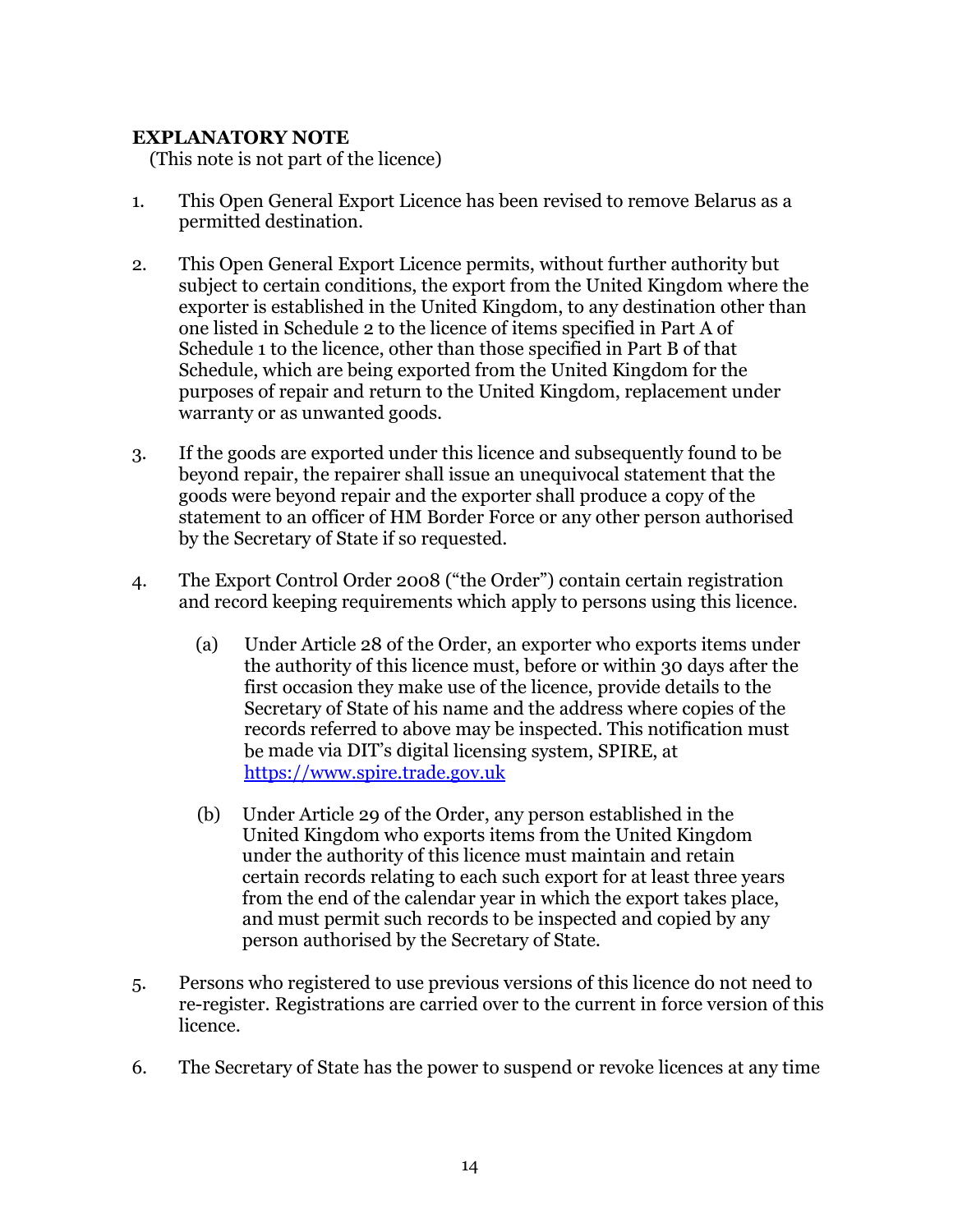and in such circumstances and on such terms as he/she thinks fit. If an exporter receives written notice to this effect, they will be prevented from relying on this licence. The power to suspend may be used in addition to criminal prosecution or as an alternative. Suspension may occur for example where an exporter is being investigated or prosecuted in relation to a possible criminal offence or has been found guilty of a criminal offence under the export control legislation. It may also be used in situations where an exporter has breached the conditions of the licence and failed to take corrective action within a reasonable period (see condition 2(5)).

- 7. Where DIT identifies failures in compliance with licence conditions or the legislation during a compliance visit, DIT may send a warning letter to the exporter listing the improvements that need to be made to ensure compliance. The letter will set out the timeframe within which these improvements must be completed. Failure to complete these improvements may lead to the exporter's ability to use the licence being suspended for a period of time.
- 8. Exporters may apply for Standard Individual Export Licences during the period of suspension. Suspension will not automatically prevent them from using another OGEL so long as they meet all its terms and conditions and that they have not received a letter suspending or revoking their ability to use that licence.
- 9. This licence does not extend to any prohibition under legislation other than the Regulation or the Order: in particular it does not extend to prohibitions in other legislation implementing United Nations sanctions.
- 10. The licence does not permit exportation of any goods which
	- (a) in relation to export from England, Wales and Scotland, fall within Council Regulation (EC) No 258/2012 of 14 March 2012 implementing Article 10 of the UN Firearms Protocol (EUR 2012/258, as amended).
	- (b) in relation to export from Northern Ireland, fall within the scope of Council Regulation (EC) No 258/2012 of 14 March 2012 implementing Article 10 of the UN Firearms Protocol (EUR 2012/258, as amended) and Council Directive 91/477/EEC on the control of the acquisition and possession of weapons (OJ No. L 256, 13.9.1991, p. 51-58, as amended) as those instruments have effect by virtue of the Protocol on Ireland/Northern Ireland in the EU withdrawal agreement.
	- (c) which have certain functions or characteristics of information security; or which carry a UK classification of OFFICIAL-SENSITIVE or above unless the exporter has approval in writing from the Ministry of Defence.

#### **(a) Reference MOD F680:**

Applications are to be submitted electronically via SPIRE.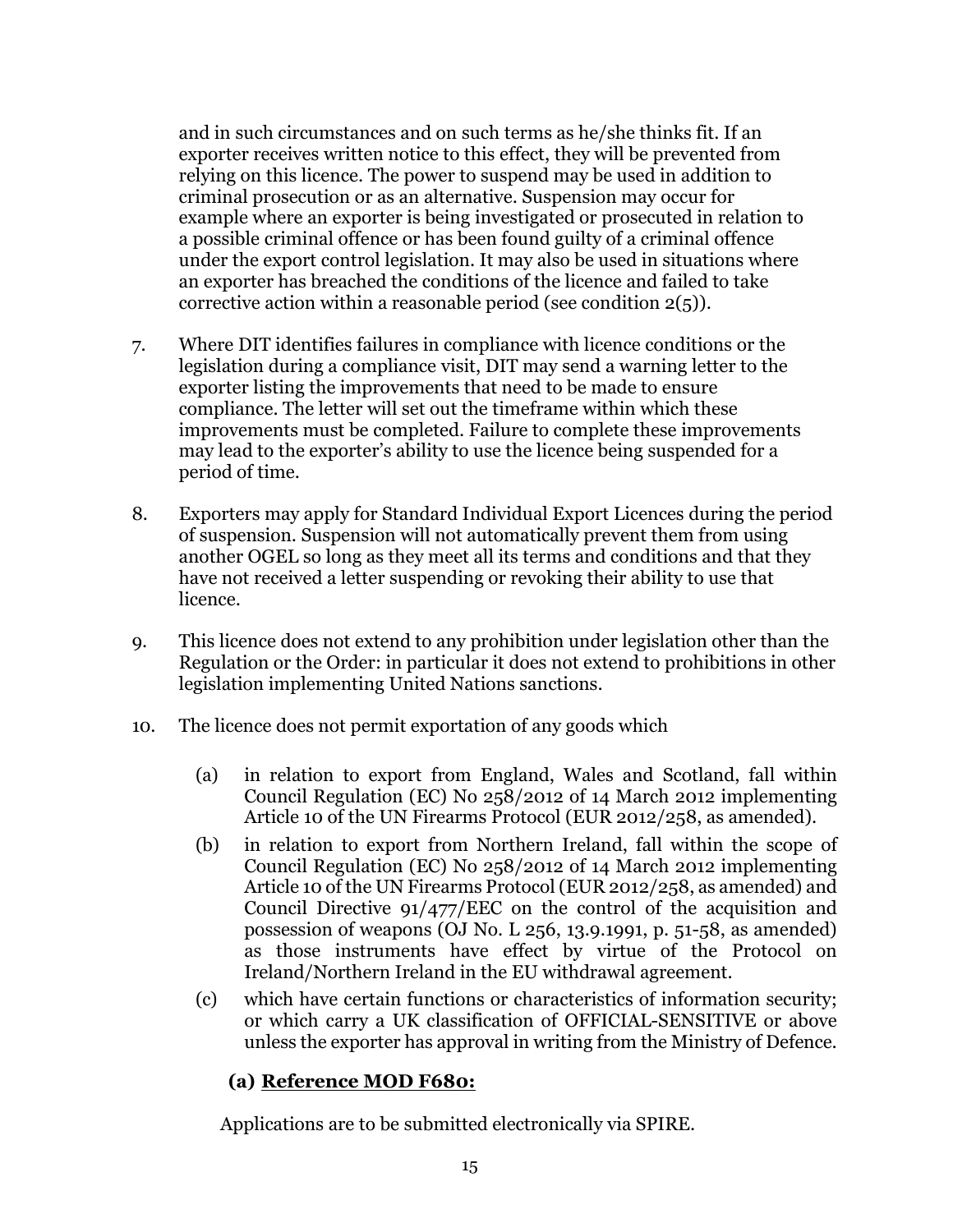The MOD Form 680 Authority is: Export Control Joint Unit-MOD Team Department for International 3 Whitehall Place London SW1A2AW

#### **(b) Security Transportation Plan approvals can be obtained from:**

Defence Equipment & Support (DE&S) Principal Security Advisor Security Advice Centre Poplar - 1 MOD Abbey Wood Bristol, B8JH Tel: 030 67934378 Fax: 030 67934925 e-mail[:desinfra-securityadvicecentre@mod.uk](mailto:desinfra-securityadvicecentre@mod.uk)

11. F1686 Procedure: "F1686" is the means by which exporters can obtain clearance to sub-contract or collaborate classified aspects on projects with overseas companies. This procedure is laid out in the Security Policy Framework, issued by the Cabinet Office (and included in the UK Government OFFICIAL-SENSITIVE Security Conditions). It is properly known as, "Application to sub-contract or collaborate with an overseas contractor on work involving OFFICIAL-SENSITIVE and above classified information (also known as F1686)." For more information contact the DE&S Principal Security Advisor.